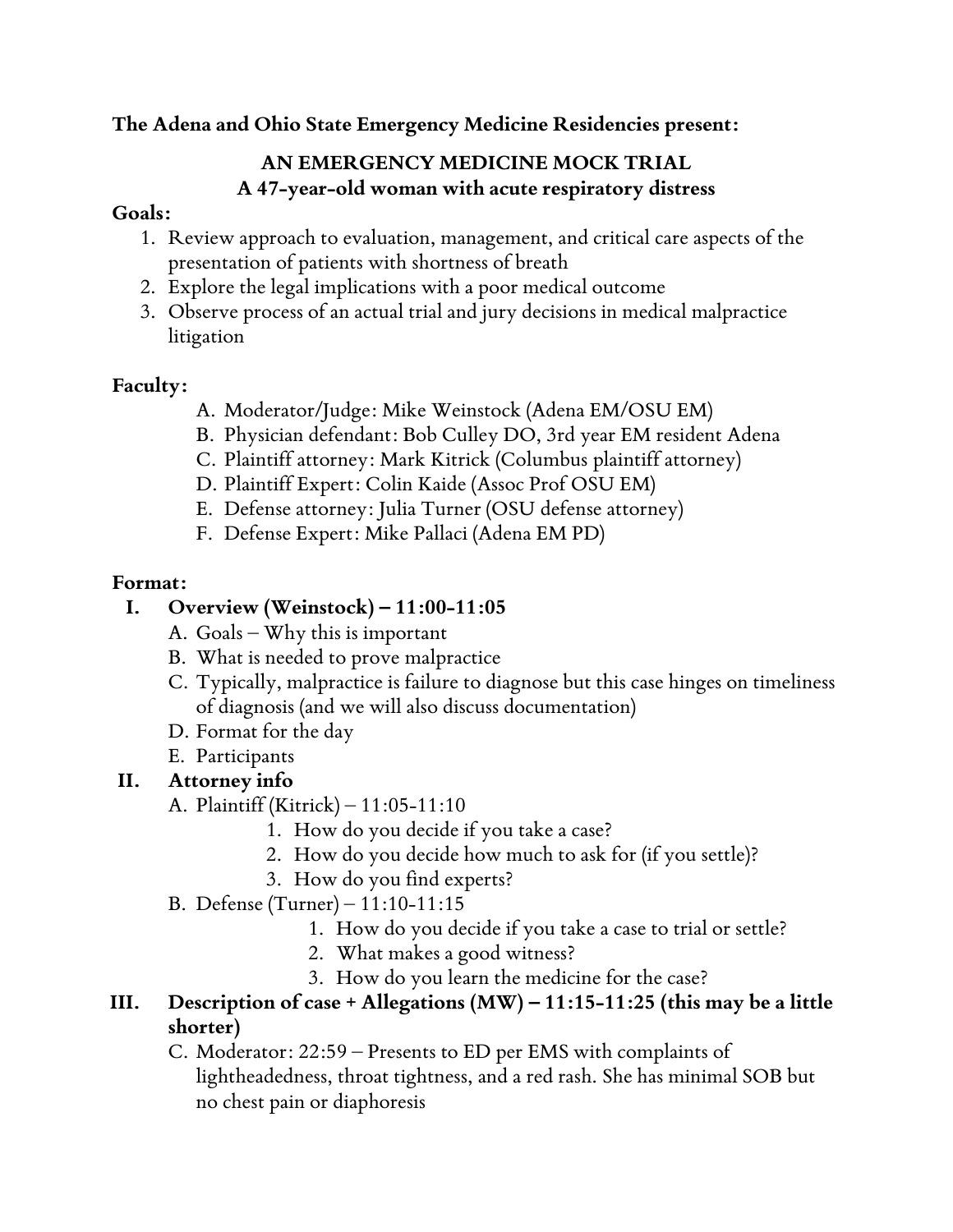- D. Patient says, "I went to my doctor's office this morning and was Zoloft for depression and avelox for my sinus infection
- E. Doctor asks, "what sx do you have?"
- F. Pt says, "my throat is tight and I feel lightheaded"
- G. vital signs: Time 23:20 Pulse 75, Respir 16, BP 73/27, O2 sat 99% on 4L NC
- H. Doctor/Culley (yells out): I needs give epi 0.3mg SQ, Benadryl 50mg IV, Pepcid 20mg IV, decadron 10mg IV, and glucagon 1mg IV
- I. Moderator (MW):
	- 4. Pt remains groggy and BP has not improved. PCXR read as showing "extensive pulmonary edema"
	- 5. Pt is now pale and diaphoretic, and starts to vomit
	- 6. **The story continues (23:36):** The nurse is unable to start the IV so gets a tech who is good with the ultrasound. While they are attempting to find the vein, the monitor alarms, as the pulse ox has dropped to 88%, even with 4L oxygen per nasal cannula. The nurse calls respiratory who places a non-rebreather mask with minimal improvement in the oxygen saturation to 91%. The nurse calls you into the room.
	- 7. **(23:38):** Checking in on the patient, her mental status has now decreased; the patient is now able to answer only simple questions and is difficult to arouse. After multiple attempts, a left AC 18g IV is established. Heart rate transiently drops into the 40's, then improves. Her repeat vital signs are:
- J. Doctor/Culley (yells out): Epinephrine drip at 2mcg/min and glucagon 2mg IVP, duoneb. Page the intensivist. Increase the epinephrine drip to 4mcg/min
- K. Moderator (MW): The pt remains hypotensive and groggy. (00:08) ABG shows: 7.24/40/43 on 6L NC. Places a right femoral central line
- L. Stat page to anesthesia as difficult intubation is anticipated. Unable to maintain O2 sat and pt is bagged in anticipation of airway control. (01:08) - Etomidate 20mg and succinylcholine 100mg IVP.
- M. Doctor/Culley Act out attempt at intubation "I can't get it!"
- N. EP unable to intubate despite 3 attempts. Anesthesia unable to intubate despite attempt nasotrach and with bougie. Vitals after recovery from meds P 100, RR 36, BP 108/palp, Sat 88-92% on Non rebreather mask (100% O2). After intubation attempts pt vomits. BP soon decreases to systolic 78 and the systolic 54
- O. Doctor/Culley: Lasix 20mg IVP, foley catheter, unasyn 3g IV, Levaquin 750mg IV. Increase the epi drip to 10mcg/min